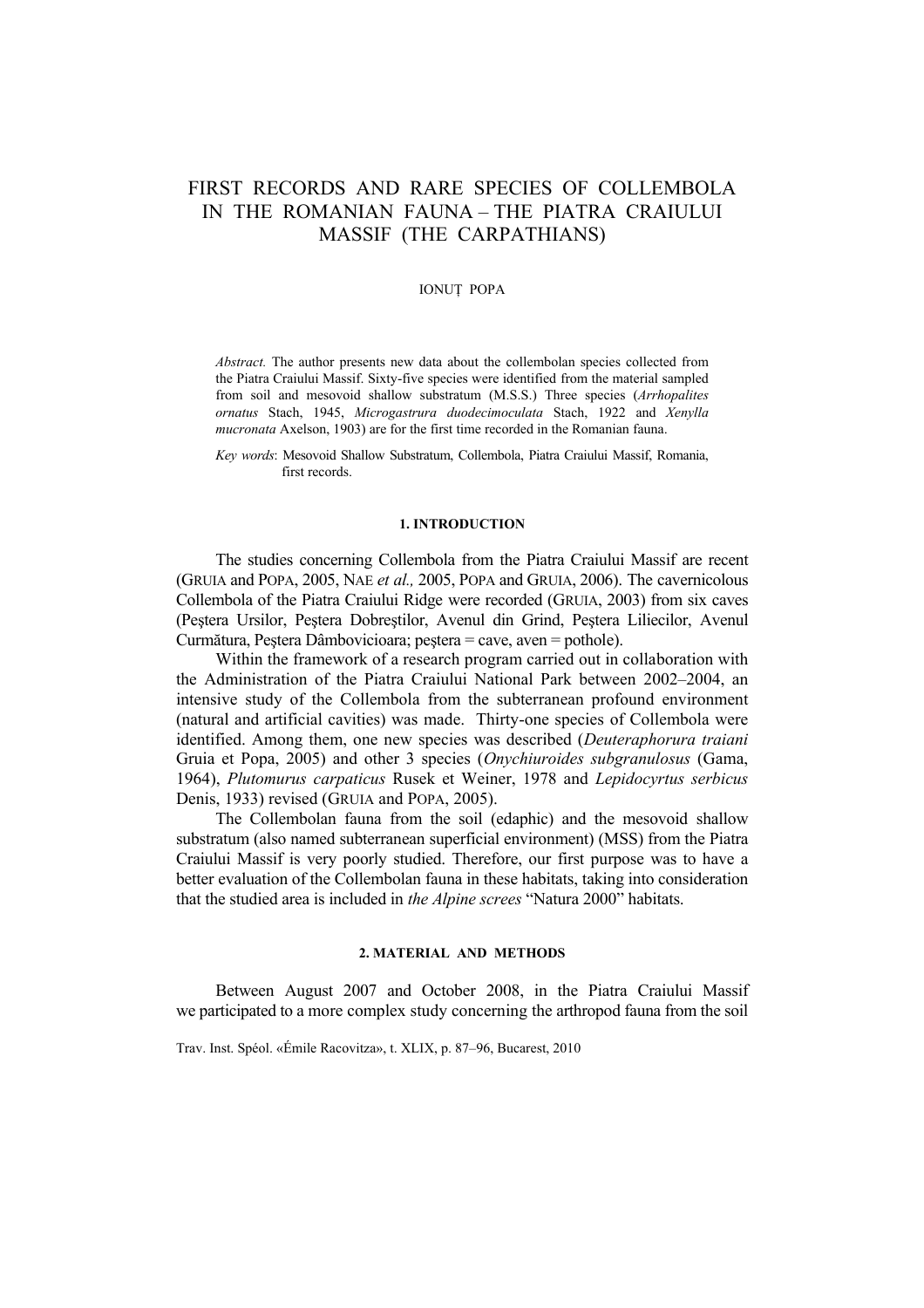(edaphic) and the mesovoid shallow substratum (subterranean superficial environment). The material was collected by our colleague Augustin Nae.

The faunal samples from mesovoid shallow substratum were collected using 5 drillings of 0.50 m and 0.75 m in depth. On the bottom of each drilling, a Barber trap with olfactory attractant was placed. The traps were verified and replaced monthly, from May 2008 to October 2008 (NAE *et coll*. 2008).

The locations of the drillings are:

# ● **Station 1 – Cerdacul Stanciului**

Situated below Cerdacul Stanciului and having Western exposure, the habitat is characterised by nude scree in the basal part of the slope and is 70-80% covered by vegetation in the upper part.

Two drillings were placed in this sector: S I at 0.75 m in depth and 1641 m altitude and S II at 0.5 m in depth and 1610 m altitude).

## ● **Station 2 – Marele Grohotiş**

Limited in the basal part by spruce forest and having Western exposure, the scree is mostly nude (only in the basal zone it is about 20% covered by vegetation).

One drilling (S I) was placed at 0.5 m depth and 561 m altitude and other (S II) at 0.75 m depth and 1571 m altitude.

## ● **Station 3 – Valea Seacă**

The investigated habitat is a scree with eastern exposure, situated in a beech forest, under a thick layer of litter. One drill only was placed in this sector: S I, at 0.5 m in depth and 1000 m altitude.

The soil fauna was sampled in five perimeters, 5 sampling units (Barber traps with olfactory attractant and ethyl alcohol) being placed in each perimeter. The traps were verified and emptied at an interval of five days each. The locations and sampling periods were:

- Upper forest-zone, with mixed forest of maple, old beech and spruce (1343 m altitude, August 10–15, 2007);
- Sub-alpine zone, the base of Piatra Craiului Ridge (1643 m altitude, August 10–15, 2007);
- Mixed forest of spruce and beech, Valea lui Ivan (May 17–22, 2008);
- Beech forest, Valea Seacă (May 16–21, 2008);
- Spruce forest below Marele Grohotiş, (May 17–22, 2008).

In this paper we used the systematic system and taxonomy according to Bellinger *et al*. (1996–2009).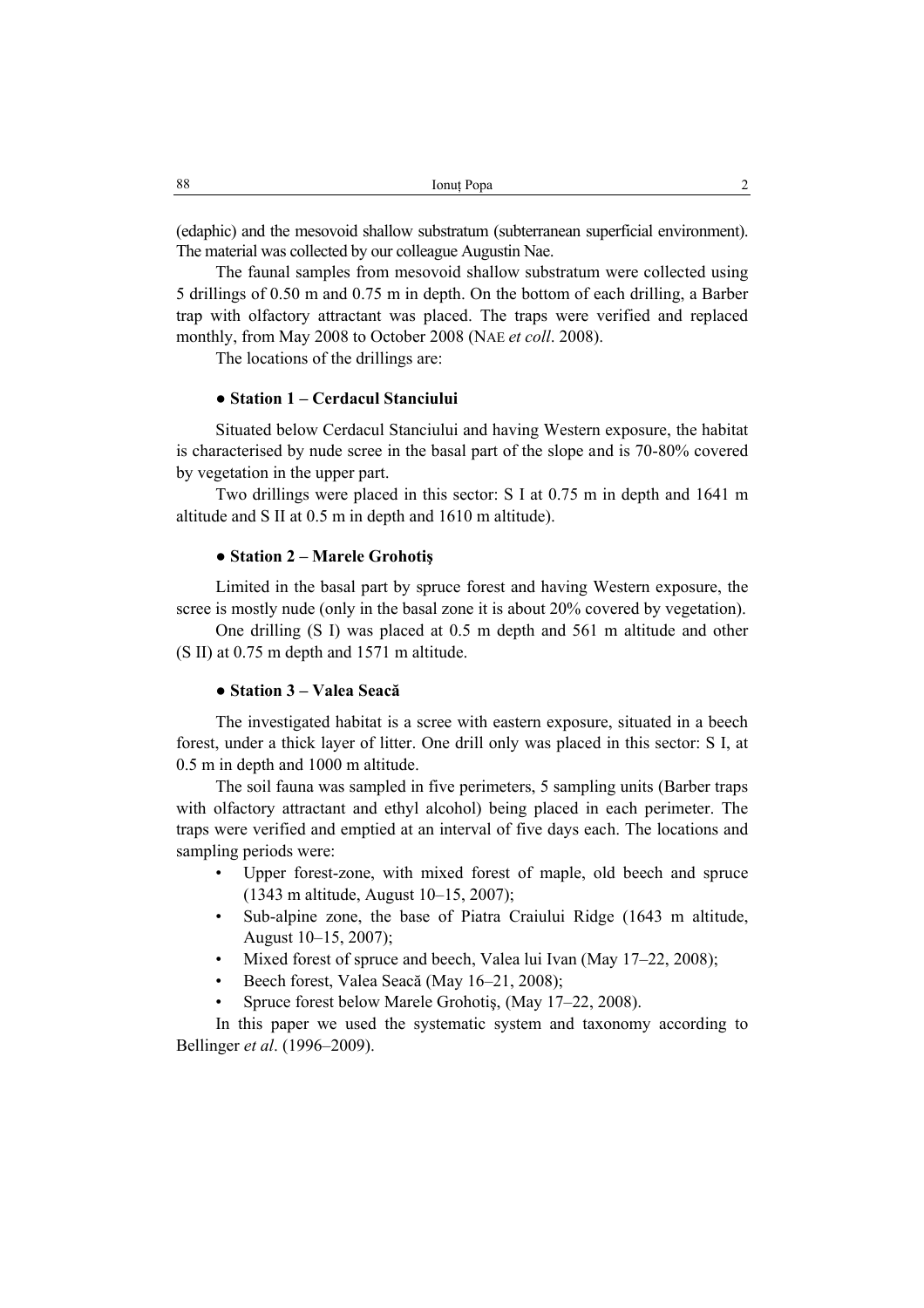# **3. RESULTS AND DISCUSSIONS**

65 species of Collembola belonging to 13 families were recorded. Among them, 35 species were identified from MSS and 44 from soil, 14 species being found in both habitats (Table 1).

| ,<br>$n_{n}$ |  |
|--------------|--|
|--------------|--|

The list of collembolan species

| <b>Species</b>                                        | <b>Mesovoid Shallow</b> | Soil            |
|-------------------------------------------------------|-------------------------|-----------------|
|                                                       | Substratum              | (Edaphic)       |
|                                                       | (M.S.S.)                |                 |
| <b>Neanuridae Borner, 1901</b>                        |                         | $^{+}$          |
| 1. Deutonura conjuncta (Stach, 1926)                  |                         |                 |
| 2. Friesea mirabilis (Tullberg, 1871)                 |                         | $^{+}$          |
| 3. Morulina verrucosa (Borner, 1903)                  |                         | $^{+}$          |
| 4. Pseudachorutella asigillata (Borner, 1901)         |                         | $+$             |
| 5. Pseudachorutes dubius Krausbauer, 1898             | $^{+}$                  | $^{+}$          |
| 6. Thaumanura carolii (Stach, 1920)                   |                         | $+$             |
| <b>Brachystomellidae Stach, 1949</b>                  |                         | $^{+}$          |
| 7. Brachystomella parvula (Schaffer, 1896)            |                         |                 |
| <b>Odontellidae Massoud, 1967</b>                     | $+$                     | $^{+}$          |
| 8. Superodontella empodialis (Stach, 1934)            |                         |                 |
| Hypogastruridae Borner, 1906                          | $^{+}$                  | $\! + \!\!\!\!$ |
| 9. Ceratophysella armata (Nicolet, 1842)              |                         |                 |
| 10. Ceratophysella engadinensis (Gisin, 1949)         |                         | $+$             |
| 11. Ceratophysella sigillata (Uzel, 1891)             |                         |                 |
| 12. Ceratophysella silvatica Rusek, 1964              |                         | $\! + \!\!\!\!$ |
| 13. Choreutinula inermis (Tullberg, 1871)             |                         | $^{+}$          |
| 14. Hypogastrura cf. monticola Stach, 1946            | $^{+}$                  |                 |
| 15. Hypogastrura sahlbergi (Reuter, 1895)             | $\! + \!\!\!\!$         |                 |
| 16. Hypogastrura tullbergi (Schaffer, 1900)           | $^{+}$                  |                 |
| 17. Microgastrura duodecimoculata Stach, 1922*        |                         | $^{+}$          |
| 18. Schoettela ununguiculata (Tullberg, 1869)         |                         | $^{+}$          |
| 19. Triacanthella perfecta Denis, 1926                | $\! + \!\!\!\!$         |                 |
| 20. Xenylla brevicauda Tullberg, 1869                 |                         | $^{+}$          |
| 21. Xenylla mucronata Axelson, 1903*                  |                         | $^{+}$          |
| Onychiuridae Lubbock, 1867                            | $^{+}$                  |                 |
| 22. Deharvengiurus denisi (Stach, 1934)               |                         |                 |
| 23. Deuteraphorura silvaria (Gisin, 1952              | $^{+}$                  |                 |
| 24. Heteraphorura variotuberculata (Stach, 1934)      |                         | $^{+}$          |
| 25. Kalaphorura tuberculata (Moniez, 1890)            | $\! + \!\!\!\!$         |                 |
| 26. Onychiuroides pseudogranulosus (Gisin, 1951)      |                         | $^{+}$          |
| 27. Protaphorura ionescui Radwanski, Fiera et Weiner, |                         | $^{+}$          |
| 2006                                                  |                         |                 |
| 28. Protaphorura quadriocellata (Gisin, 1947)         | $^{+}$                  | $^{+}$          |
| 29. Tetrodontophora bielanensis (Waga, 1842)          | $\ddot{}$               | $^{+}$          |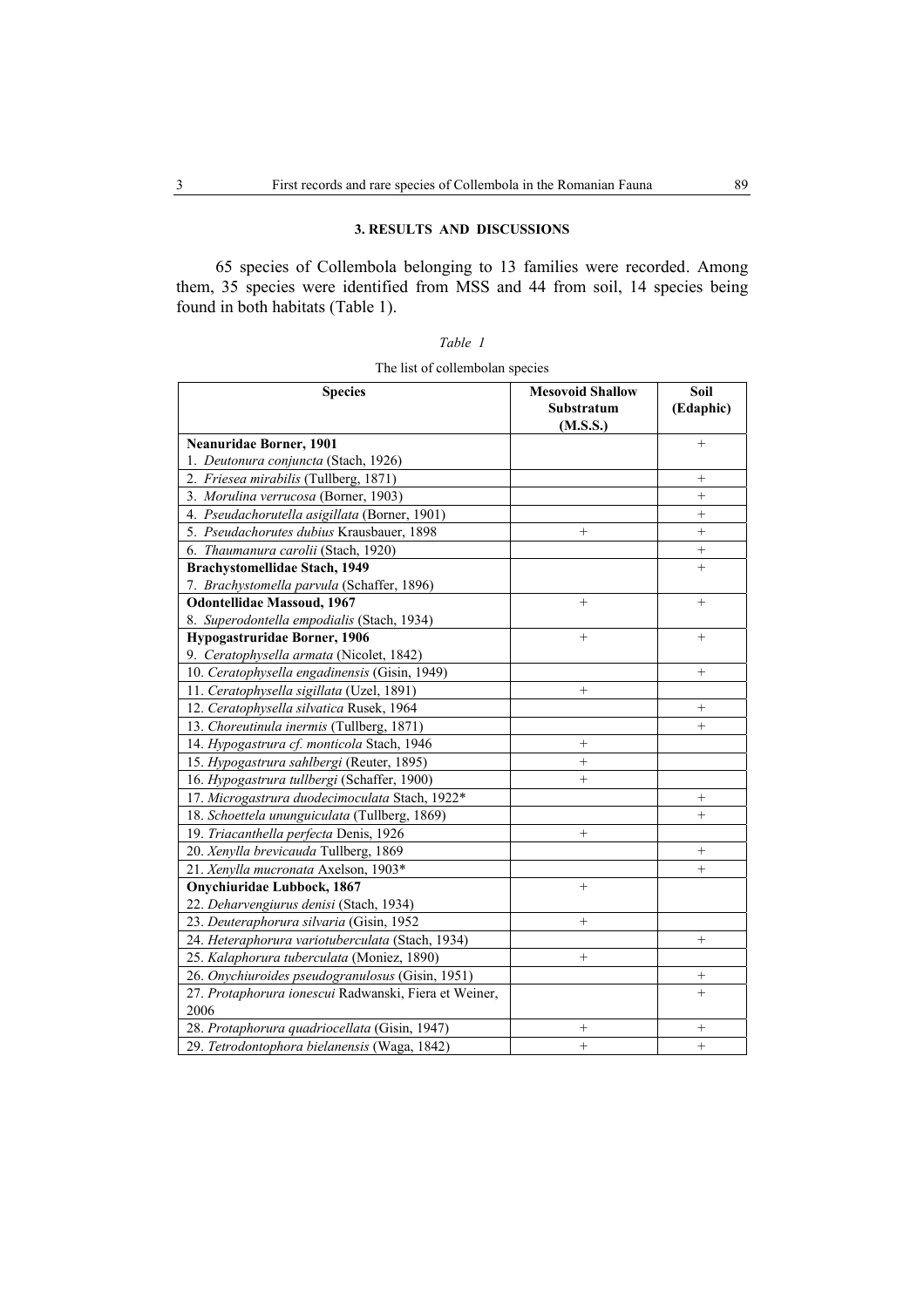| 90 | Ionut Popa |  |
|----|------------|--|
|    |            |  |

| <b>Species</b>                                                          | <b>Mesovoid Shallow</b><br>Substratum<br>(M.S.S.) | Soil<br>(Edaphic) |
|-------------------------------------------------------------------------|---------------------------------------------------|-------------------|
| Tomoceridae Schaffer, 1896                                              | $^{+}$                                            |                   |
| 30. Plutomurus carpaticus Rusek et Weiner, 1979                         |                                                   |                   |
| 31. Pogonognathellus flavescens (Tullberg, 1871)                        |                                                   | $\! + \!\!\!\!$   |
| 32. Tomocerus minor (Lubbock, 1862)                                     | $^{+}$                                            | $^{+}$            |
| 33. Tomocerus vulgaris (Tullberg, 1871)                                 | $^{+}$                                            |                   |
| Isotomidae Schaffer, 1896                                               | $+$                                               | $^{+}$            |
| 34. Desoria olivacea (Tullberg, 1871)                                   |                                                   |                   |
| 35. Desoria violacea (Tullberg, 1876)                                   |                                                   | $\! + \!\!\!\!$   |
| 36. Folsomia alpina Kseneman, 1936                                      |                                                   | $^{+}$            |
| 37. Folsomia quadrioculata (Tullberg, 1871)                             |                                                   | $+$               |
| 38. Isotomiella minor (Schaffer, 1896)                                  | $^{+}$                                            |                   |
| 39. Pseudisotoma sensibilis (Tullberg, 1876)                            |                                                   | $\! + \!\!\!\!$   |
| 40. Vertagopus cinereus (Nicolet, 1842)                                 |                                                   | $\! + \!\!\!\!$   |
| Entomobryidae Schaffer, 1896                                            |                                                   | $^{+}$            |
| 41. Entomobrya lanuginosa (Nicolet, 1842)                               |                                                   |                   |
| 42. Entomobrya multifasciata (Tullberg, 1871)                           | $^{+}$                                            |                   |
| 43. Heteromurus major (Moniez, 1889)                                    | $\! + \!\!\!\!$                                   |                   |
| 44. Heteromurus nitidus (Templeton, 1835)                               |                                                   | $^{+}$            |
| 45. Lepidocyrtus cyaneus Tullbrg, 1871                                  | $\! + \!\!\!\!$                                   | $\! + \!\!\!\!$   |
| 46. Lepidocyrtus lignorum (Fabricius, 1775)                             | $\! + \!\!\!\!$                                   | $^{+}$            |
| 47. Lepidocyrtus paradoxus Uzel, 1891                                   | $^{+}$                                            |                   |
| 48. Lepidocyrtus serbicus Denis, 1933                                   | $^{+}$                                            |                   |
| 49. Lepidocyrtus violaceus (Fourcroy, 1785)                             |                                                   | $\! + \!\!\!\!$   |
| 50. Orchesella alticola (Uzel, 1891)                                    | $\! + \!\!\!\!$                                   |                   |
| 51. Orchesella pontica Ionescu, 1915                                    |                                                   | $\! + \!\!\!\!$   |
| <b>Neelidae Folsom, 1896</b>                                            | $^{+}$                                            |                   |
| 52. Neelus murinus Folsom, 1896                                         |                                                   |                   |
| Katiannidae Borner, 1913                                                |                                                   | $^{+}$            |
| 53. Sminthurinus aureus (Lubbock, 1862)                                 |                                                   |                   |
| 54. Sminthurinus elegans (Fitch, 1863)                                  |                                                   | $\! + \!\!\!\!$   |
| 55. Sminthurinus niger (Lubbock, 1867)                                  |                                                   | $^{+}$            |
| <b>Arrhopalitidae Richards, 1968</b>                                    | $+$                                               |                   |
| 56. Arrhopalites bifidus (Stach, 1945)                                  |                                                   |                   |
| 57. Arrhopalites ornatus Stach, 1945*                                   | $\! + \!\!\!\!$                                   |                   |
| 58. Arrhopalites sericus Gisin, 1947                                    | $^{+}$                                            |                   |
| 59. Arrhopalites terricola Gisin, 1958                                  | $^{+}$                                            |                   |
| <b>Sminthuridae Lubbock, 1862</b><br>60. Allacma fusca (Linnaeus, 1758) | $^{+}$                                            | $^{+}$            |
| 61. Caprainea marginata (Schott, 1893)                                  | $\! + \!\!\!\!$                                   | $^{+}$            |
| 62. Sminthurus viridis (Linnaeus, 1758)                                 |                                                   | $^{+}$            |
| 63. Spatulosminthurus guthriei (Stach, 1919)                            |                                                   | $^{+}$            |
| Dicyrtomidae Borner, 1906                                               | $+$                                               | $^{+}$            |
| 64. Dicyrtoma fusca (Lubbock, 1873)                                     |                                                   |                   |
| 65. Dicyrtomina minuta (Fabricius, 1783)                                |                                                   | $^{+}$            |
|                                                                         |                                                   |                   |

\*first records for the Romanian fauna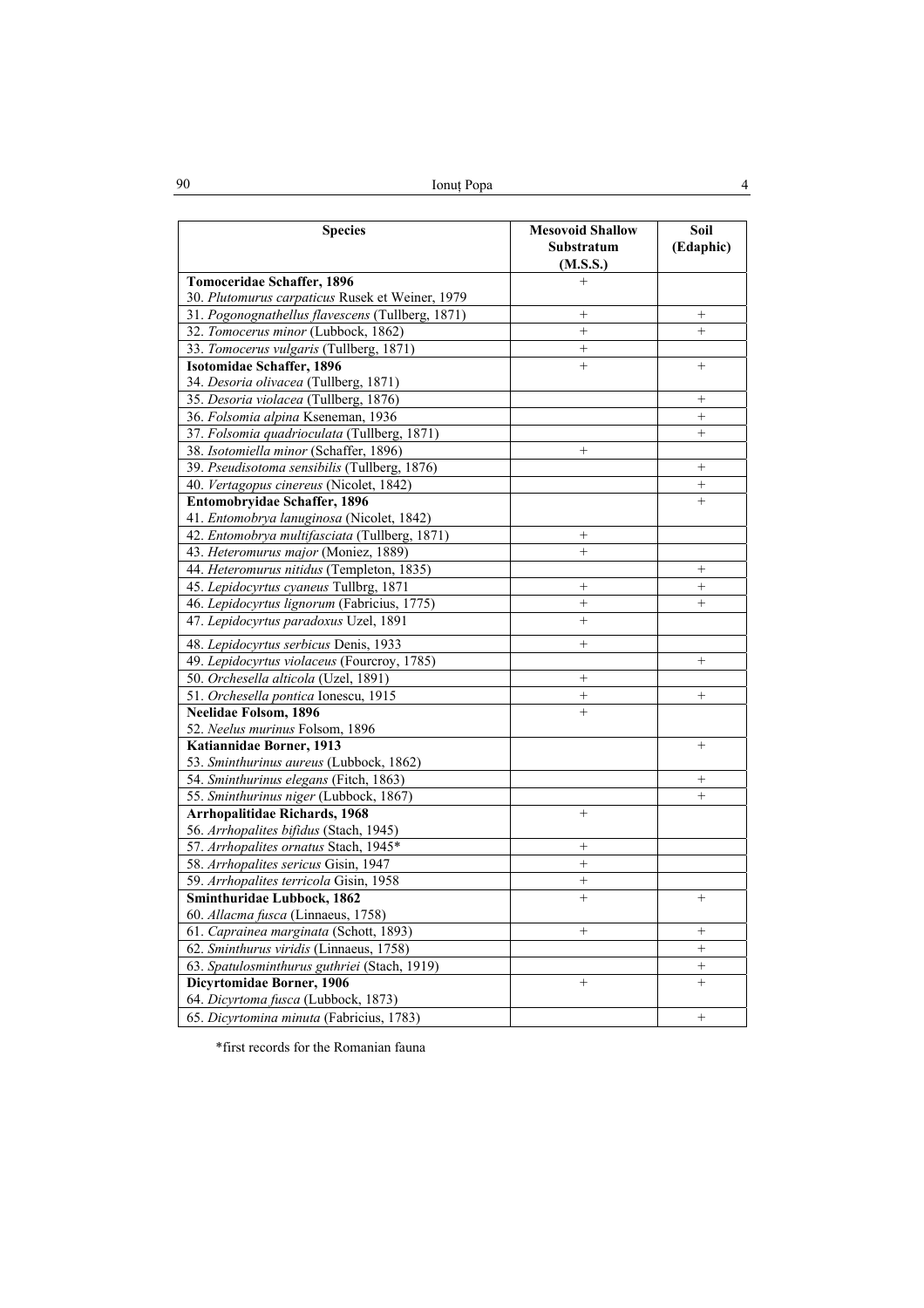One specimen found in the Piatra Craiului Massif was identified as of *Hypogastrura cf. monticola* Stach, 1946, but we appreciate that more material is needed for a precise taxonomic and faunal analysis. According to STACH (1949), this is a cryophilic species living at high altitudes, mostly on the snow or in immediate nearness of the snow-fields. *Hypogastrura monticola* Stach, 1946 was recorded until now by F. BULIMAR (1986, 1994) only from Călimani Mountains.

*Arrhopalites ornatus* Stach, 1945 (2 specimens, 29.07.2008, MSS Valea Seacă, drill S I – 0.5 m; 5 specimens, 27.08.2008, MSS Valea Seacă, drill S I – 0.5 m, Piatra Craiului Massif, leg. A. Nae) was recorded up to now only from Southern Europe (Spain, France and Italy) to Hungary and former Yugoslavia. Also reported from Germany (BRETFELD, 1999).



Fig. 1 – 4. – *Arrhopalites ornatus* Stach, 1945: 1 – Habitus (Photo by E. Niţu); 2 – head and antennae; 2a – antennal segment III; 2b – antennal segment IV; 3 – dens and mucro; 4 – abdominal segment VI with subanal appendage (orig.).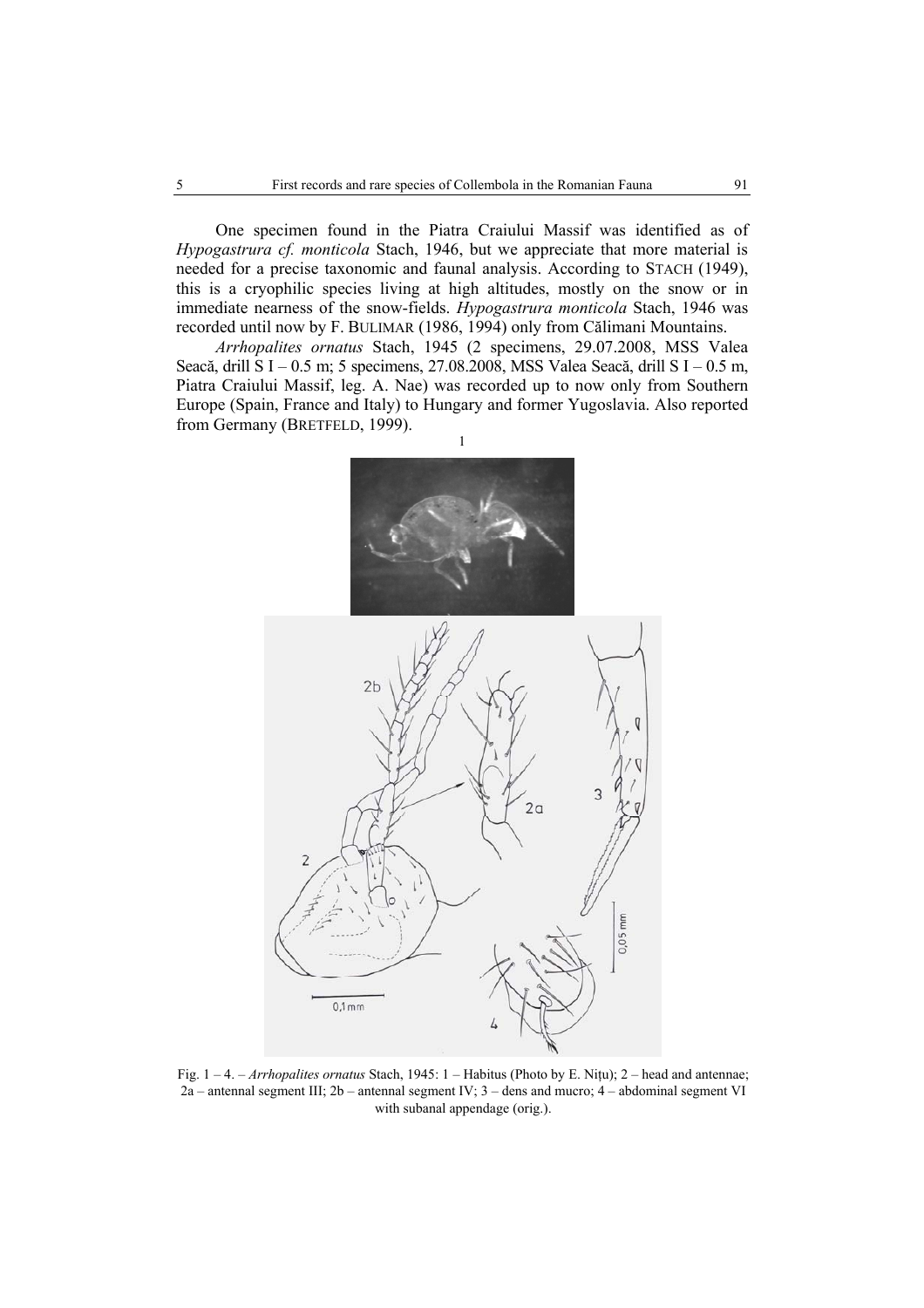This species by  $0.8 - 0.9$  mm in length (without antennae), with white color (Fig. 1) is characterized by  $1 + 1$  unpigmented ommatidia; antennae about 1.8 times longer than the diameter of the head (Fig. 2); antennal segment III with prominent basal papilla (Fig. 2,a); antennal segment IV with 5 subsegments (Fig. 2,b); claws slender, with very small inner tooth (some individuals without inner tooth); empodial appendage without tooth, longer than the claw; furca well developed; dens lateral with 2 spines; on the inner side with 3 spines (Fig. 3); mucro serrated on both edges (Fig. 3); dens: mucro  $= 1.4$ ; subanal appendages bandlike, slightly curved, apical with long branches like a brush (Fig. 4).

*Arrhopalites ornatus* is a troglophile species; it also lives in open habitats in damp soil, humus, and moss (BRETFELD, 1999).

*Microgastrura duodecimoculata* Stach, 1922 (3 specimens, 21.05.2008, Valea Seacă, Barber trap, beech forest litter, Piatra Craiului Massif, leg. A. Nae) was recorded up to now only from Albania, Austria, Germany, Hungary, Portuguese mainland, Spain, Switzerland, The Netherlands, Ukraine and Near East (FAUNA EUROPAEA WEB SERVICE).



Fig. 5 – 7. – *Microgastrura duodecimoculata* Stach, 1922: 5 – head and eye patches;  $5a$  – postantennal organ and two ommatidia;  $6$  – claw and tibiotarsus I;  $7$  – dens and mucro (orig.).

This species by 0.5 mm in length (without antennae), with bluish – brown color, mouth and furca lighter colored, is characterized by  $6 + 6$  ommatidia, equally large, on a dark, strong pigmented eye patch (Fig. 5); body clothed with very short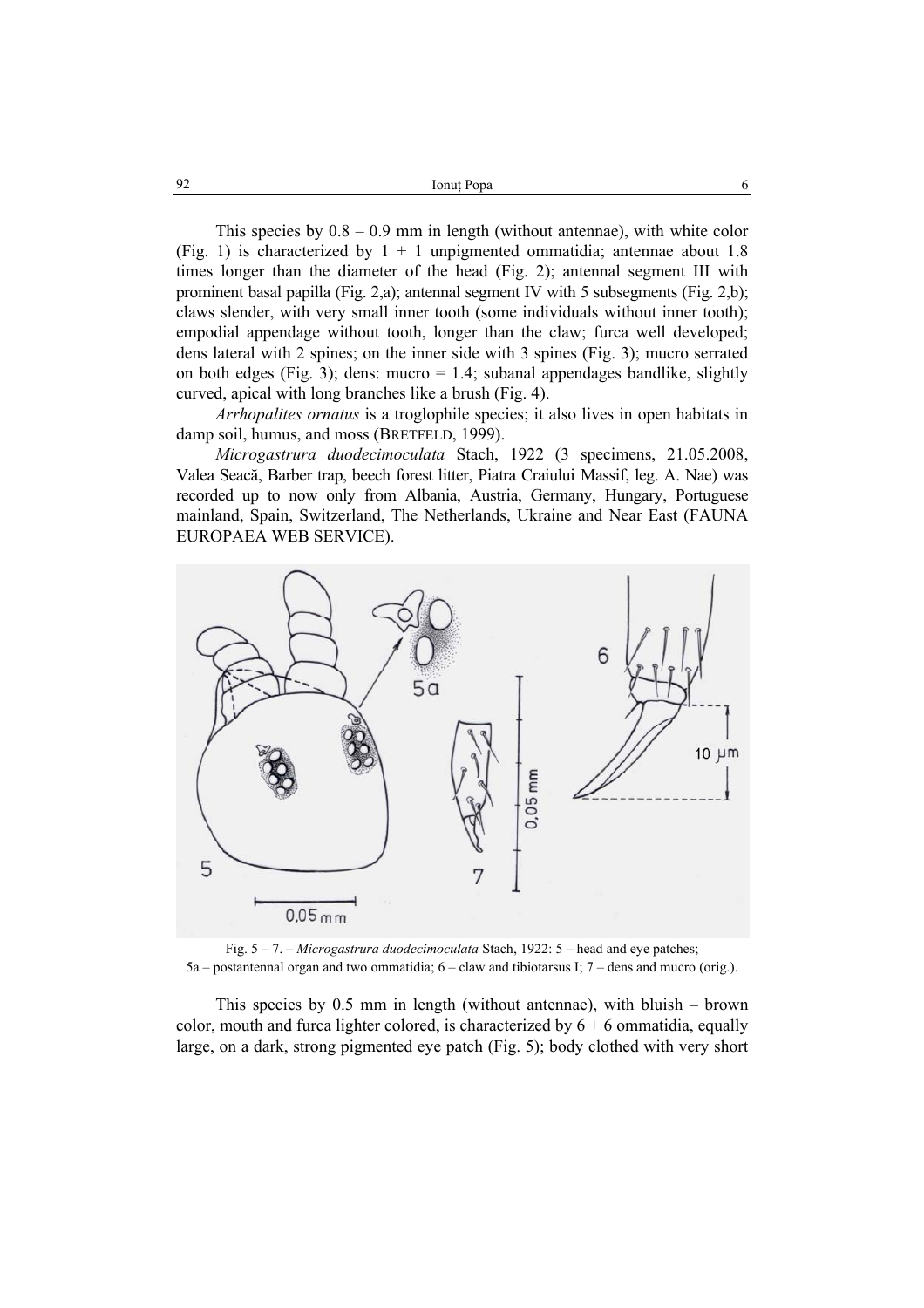setae; postantennal organ present, a little larger than one ommatidia, consists of 4 peripheral tubercles, 2 larger and 2 smaller (Fig. 5,a); mandible present, but rudimental, without molar plate; claw slender, without inner tooth; empodial appendage reduced into a very fine short seta, without inner lamella; clavate tibiotarsal hair absent (Fig. 6); ventral tube with  $4 + 4$  setae; tenaculum on each ramus with  $4 + 4$  curved barbs and no seta on corpus; furca well developed; dens with 7 setae; mucro with broad outer lamella, about 2.5 times smaller than dens (Fig. 7); no anal spines.

This is the first report of this genus in the Romanian fauna. The reduced and seta-like empodial appendage,  $6 + 6$  ommatidia, the typical form of the postantennal organ and mucro are the generic characters which confirm the presence of *Microgastrura duodecimoculata* Stach, 1922 in the Romanian fauna.



Fig. 8 – 11. – *Xenylla mucronata* Axelson, 1903: 8 – head and eye patches; 9 – claw and tibiotarsus I; 10 – abdominal segments V, VI and anal spines; 11 – dens and mucro.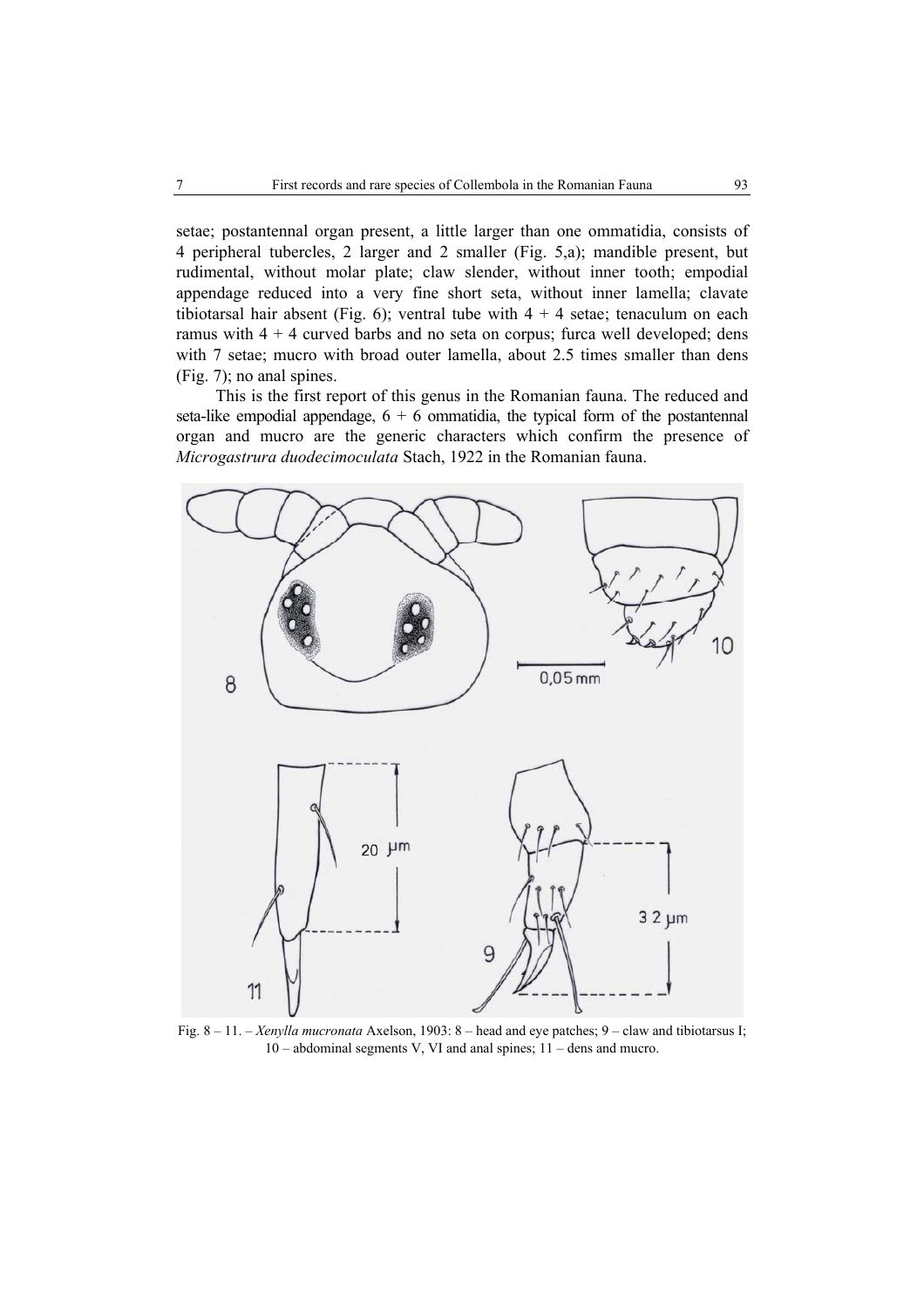| 94 | Ionut Popa |  |
|----|------------|--|
|    |            |  |

*Xenylla mucronata* Axelson, 1903 (2 specimens, 15.08.2007, Barber trap, mixed forest litter of maple, old beech and spruce  $(A<sub>l</sub> = 1343$  m), Piatra Craiului Massif, leg. A. Nae) was recorded up to now only from Austria, Finland, Germany, Russia, Sweden, Ukraine and Australia (FAUNA EUROPAEA WEB SERVICE).

This species by 0.6–0.7 mm in length (without antennae), bluish colored with unpigmented spots, is characterized by  $5 + 5$  ommatidia (Fig. 8); body clothed with moderately short and uniform setae; mandible with molar plate; postantennal organ and empodial appendage absent; antennal segment IV with 4 cylindrical sensilla; tibiotarsus I, II, III with 2 clavate tenant setae each; claw with small inner tooth, no empodial appendage (Fig. 9); anal spines short, conical, slightly curved (Fig. 10); furca very short; mucro distinctly separated from the dens, two times shorter than claw III, with a small outer lamella; dens with 2 dorsal setae, about 2–2.5 times longer than mucro (Fig. 11); tenaculum with  $3 + 3$  barbs, no seta on corpus.

*Xenylla mucronata* is considered as a typical species for coniferous forest litter (STACH, 1949); in the Piatra Craiului Massif it was collected with a Barber trap in mixed forest of spruce and beech.

*Deharvengiurus denisi* (Stach, 1934) (Fig. 12) (80 specimens, 20.05.2008, MSS Marele Grohotiş, drill S I (– 0.5 m); 7 specimens, 20.05.2008, MSS Marele Grohotiş, drill S II (– 0.75 m); 2 specimens, MSS Marele Grohotiş, drill S II (– 0.75 m); 2 specimens, 20.05.2008, MSS Cerdacul Stanciului, drill S II (– 0.5 m); 2 specimens, 30.07.2008, MSS Cerdacul Stanciului, drill S II (– 0.5 m); 94 specimens, 20.05.2008, MSS Cerdacul Stanciului, drill S I (– 0.75 m); 11 specimens, 30.07.2008, MSS Cerdacul Stanciului, drill S I (– 0.75 m), Piatra Craiului Massif, leg. A. Nae) is reported for the second time in the Romanian fauna; untill now the species was recorded only from Călimani Mountains (F. BULIMAR, 1987).



Fig. 12. – *Deharvengiurus denisi*  (Stach, 1934). Photo by E. Niţu.

This bisexual species, living in cold and wet places in mountains, especially in deep parts of litter, under moss, often in caves and old adits (Pomorski, 1998) was recorded up to now only from Czech Republic, Germany, Hungary, Poland, Slovakia, The Netherlands and Ukraine.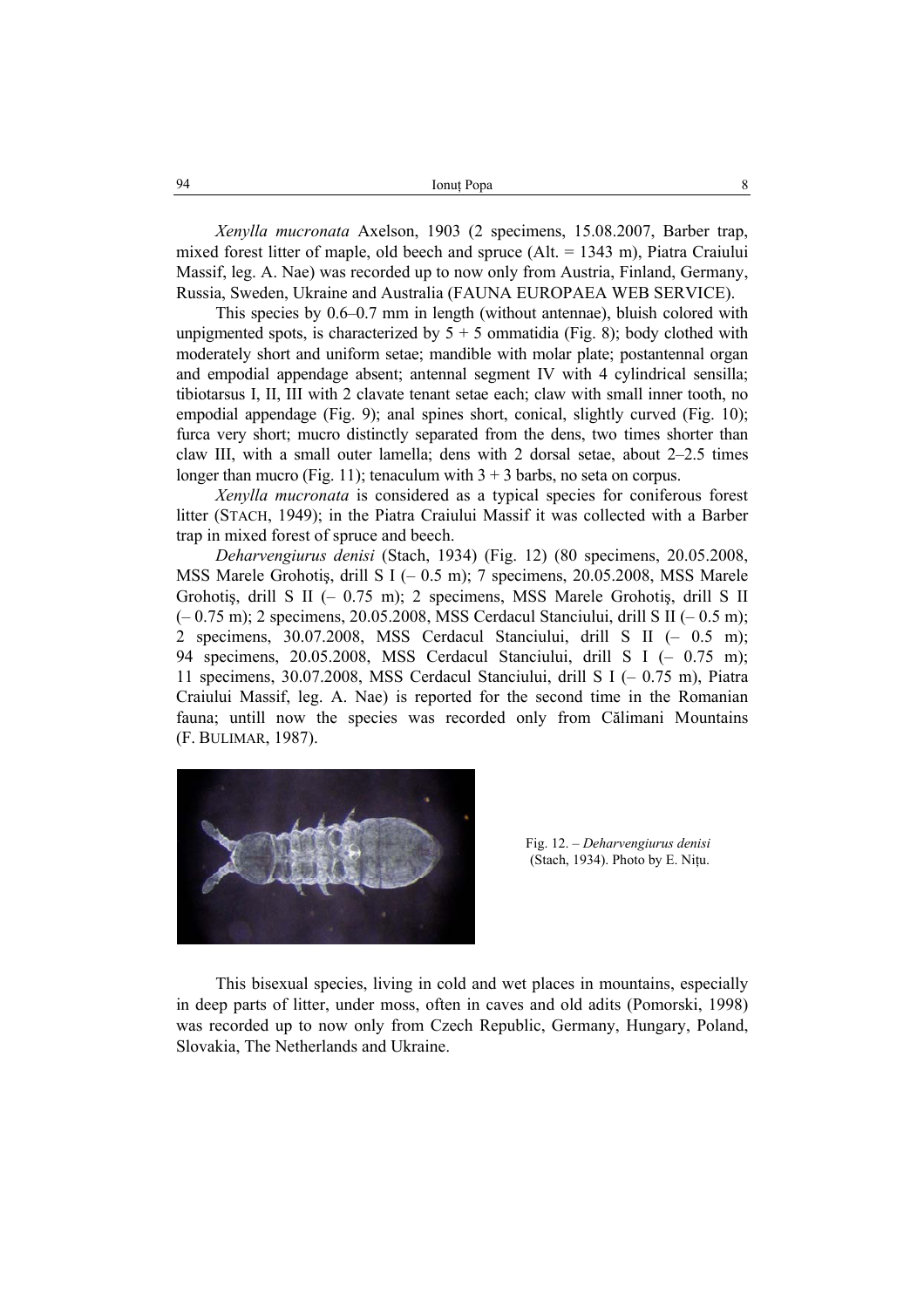*Protaphorura ionescui* Radwanski, Fiera et Weiner, 2006 (2 specimens, 22.05.2008, Barber trap, spruce forest litter below Marele Grohotiş, Piatra Craiului Massif, leg. A. Nae) was recently described in Romania from Rodnei Mountains (RADWANSKI, FIERA et WEINER, 2006); it was also recorded from Romanian Plain, Călugăreni locality (SANDA *et al.* 2006b) and Rodnei Mountains (NITZU et all, 2008).

*Spatulosminthurus guthriei* (Stach, 1919) (3 specimens, 15.08.2007, Barber trap, Subalpine zone, the base of Piatra Craiului ridge, leg. A. Nae) was recorded up to now only from Azerbaijan, Russia, Slovakia, former Yugoslavia and Ukraine.

In Romania *Spatulosminthurus guthriei* was recorded only from Râsnicova (GRUIA, 1966) and Călimani Mountains (BULIMAR, 1991). This species lives in the vegetation of meadows in low lands and mountains (ssp.d*imorphus* up to 1700 m) (BRETFELD, 1999), in forest steppe (NOSEK, 1962), and in rocky habitats (GRUIA, 1966).

#### **4. CONCLUSIONS**

As a result of the study on the soil and the mesovoid shallow substratum fauna from Piatra Craiului Massif, 65 species of Collembola were identified. Among these, 3 species (*Arrhopalites ornatus*, *Microgastrura duodecimoculata*  and *Xenylla mucronata*) are for the first time recorded in the Romanian fauna. Another 2 species (*Deharvengiurus denisi* and *Spatulosminthurus guthriei*) are considered rare, *Protaphorura ionescui* recently described from Romania (RADWANSKI, FIERA ET WEINER, 2006) is for the first time recorded in the Piatra Craiului Massif. In the mesovoid shallow substratum (MSS) (also named subterranean superficial environment), unstudied up to now in the area, we identified 35 species of Collembola. From soil (edaphic) we identified 44 species, 14 species being found in both habitats.

*ACKNOWLEDGEMENTS.* The author warmly thanks to AUGUSTIN NAE for the material of Collembola collected from the Piatra Craiului Massif, Dr. EUGEN NIŢU for his suggestions regarding the paper and to Mrs. Marinela Năzăreanu for the copies in China ink of the drawings.

#### **REFERENCES**

- BELLINGER, P.F., CHRISTIANSEN, K.A. & JANSSENS, F., Checklist of the Collembola of the world. – http://www.collembola.org/taxa/collembo.htm [Updated: 2009.02.28], 1996–2009.
- BRETFELD, G., *Synopses on Palearctic Collembola: Symphypleona,* Abhandlungen und Berichte des Naturkundemuseums Gorlitz, **71 (1),** 1–318, 1999.
- BULIMAR, F., *Structura si biomasacomunitatilor de colembole (Collembola:Insecta) din biotopi saprolignicoli ai Masivului Calimani. – In: Lucrarile celei de a IV a conferinte Nationala de Entomologie.* Cluj-Napoca, 227–282, 1986.